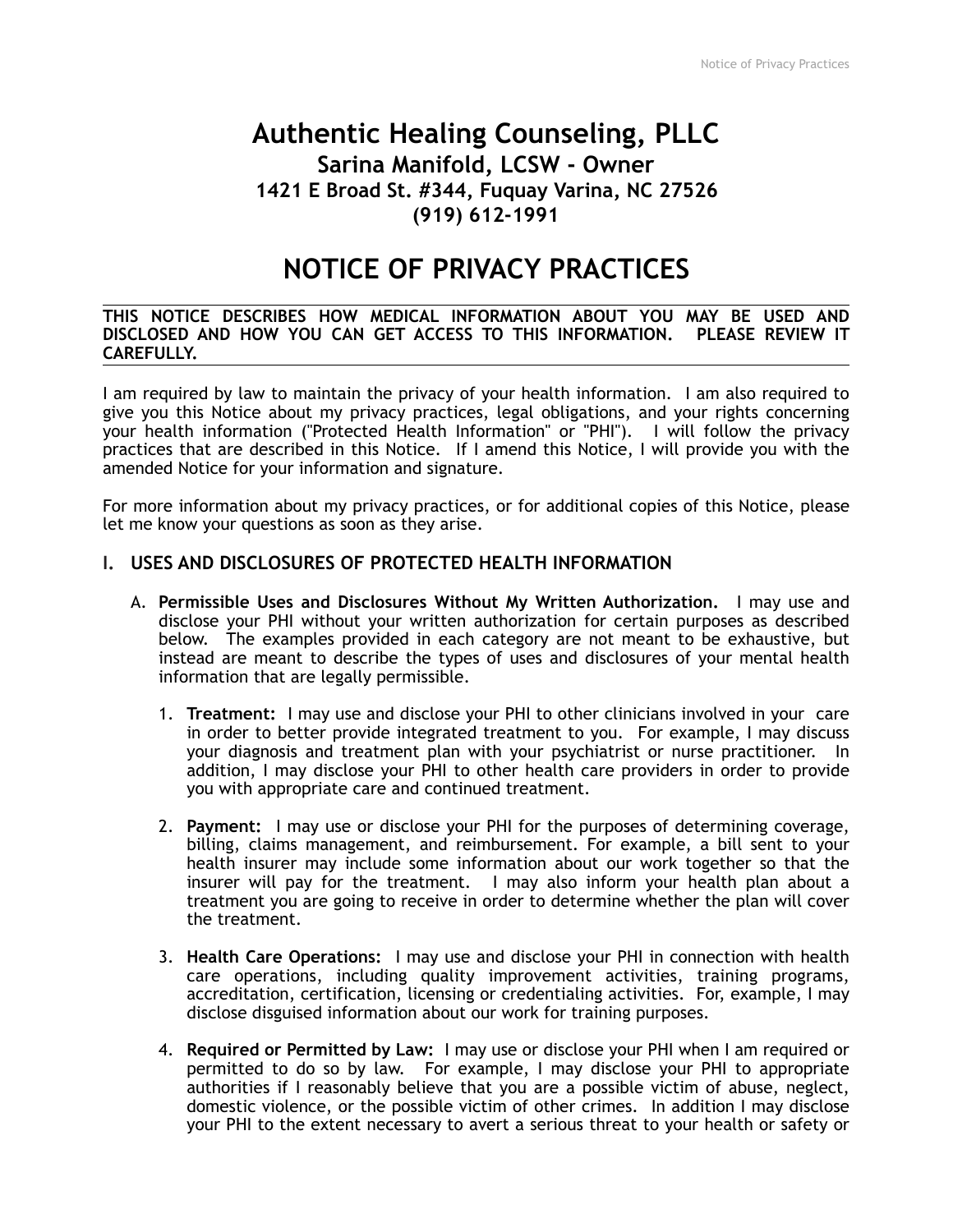the health or safety of others. Other disclosures permitted or required by law include the following: disclosures for public health activities; health oversight activities including disclosures to state or federal agencies authorized to access your PHI; disclosures to judicial and law enforcement officials in response to a court order or other lawful process; disclosures for research when approved by an institutional review board; disclosures for workers' compensation claims, and disclosures to military or national security agencies, coroners, medical examiners, and correctional institutions as authorized by law.

#### **B. Permissible Uses and Disclosures That May Be Made Without My Authorization, But For Which You Have An Opportunity to Object.**

- 1. **Fundraising:** I may use your PHI to contact you in an effort to offer you new services. I may also disclose PHI to any foundation with which I am connected so that the foundation may contact you in an effort to raise money for its operations. Any fundraising communications with you will include a description of how you may opt out of receiving any further fundraising communications.
- 2. **Family and Other Persons Involved in Your Care.** I may use or disclose your PHI to notify, or assist in the notification of (including identifying or locating) your personal representative, or another person responsible for your care, location, general condition, or death. If you are present, then I will provide you with an opportunity to object prior to such uses or disclosures. In the event of your incapacity or emergency circumstances, I will disclose your PHI consistent with your prior expressed preference, and in your best interest as determined by my professional judgment. I will also use my professional judgment and my experience to make reasonable inferences of your best interest in allowing another person access to your PHI regarding your treatment with me.
- 3. **Disaster Relief Efforts.** I may use or disclose your PHI to a public or private entity authorized by law or its charter to assist in disaster relief efforts for the purpose of coordinating notification of family members of your location, general condition, or death.

# C. **Uses and Disclosures Requiring Your Written Authorization.**

- 1. **Psychotherapy Notes.** I will not disclose the records of our work that I keep separate from the medical record for my personal use, known as psychotherapy notes, except as permitted by law.
- 2. **Marketing Communications; Sale of PHI.** I must obtain your written authorization prior to using or disclosing your PHI for marketing or the sale of your PHI, consistent with the related definitions and exceptions set forth in HIPAA.
- 3. **Other Uses and Disclosures.** Uses and disclosures other than those described in this Notice will only be made with your written authorization. For example, you will need to sign an authorization form before I can send your PHI to your life insurance company or to your attorney. You may revoke any such authorization at any time by providing me with written notification of such revocation.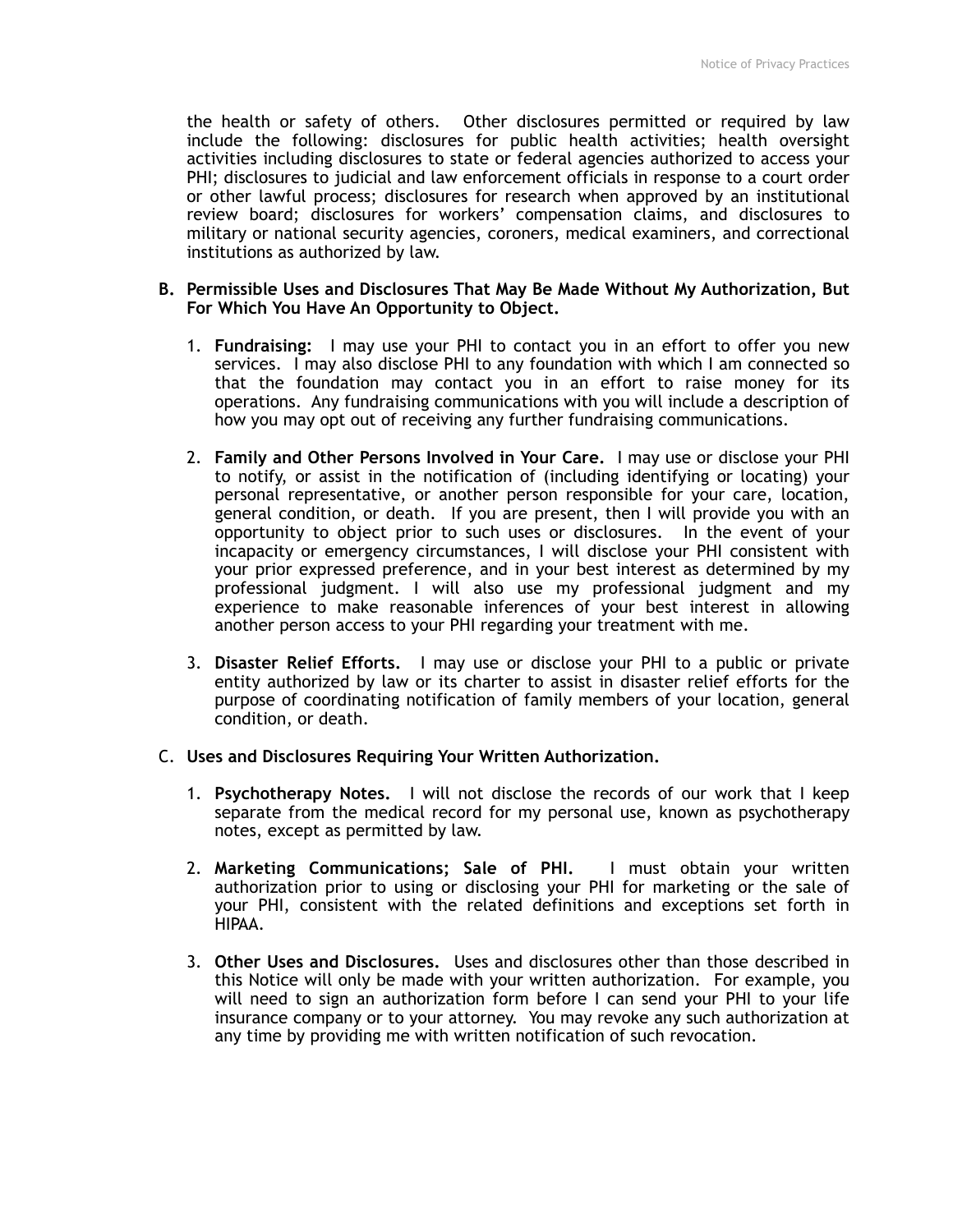# II. **MY INDIVIDUAL RIGHTS**

- A. **Right to Inspect and Copy.** You may request access to your medical records and billing records maintained by me in order to inspect and request copies of the records. All requests for access must be made in writing. Under limited circumstances, I may deny access to your records. I may charge a fee for the costs of copying and sending you any records requested.
- B. **Right to Alternative Communications.** You may request, and I will accommodate, any reasonable written request for you to receive your PHI by alternative means of communication or at alternative locations.
- C. **Right to Request Restrictions.** You have the right to request a restriction on your PHI that I use or disclose for treatment, payment or health care operations. You must request any such restriction in writing addressed to **[LCSW Name and Contact Information]**. I am not required to agree to any such restriction you may request, except if your request is to restrict disclosing your PHI to a health plan for the purpose of carrying out payment or health care operations, the disclosure is not otherwise required by law, and the PHI pertains solely to a health care item or service which has been paid in full by you or another person or entity on your behalf.
- D. **Right to Accounting of Disclosures.** Upon written request, you may obtain an accounting of disclosures of your PHI made by me in the last six years, subject to certain restrictions and limitations.
- E. **Right to Request Amendment:** You have the right to request that I amend your PHI. Your request must be in writing, and should explain why the information should be amended. I may deny your request under certain circumstances.
- F. **Right to Obtain Notice.** You have the right to obtain a paper copy of this Notice by submitting a request to **[LCSW Name and Address]** at any time.
- G. **Right to Receive Notification of a Breach.** I am required to notify you if I discover a breach of your unsecured PHI, according to requirements under federal law.
- H. **Questions and Complaints.** If you desire further information about your privacy rights, or are concerned that I have violated your privacy rights, please contact me at **(919) 612-1991**. You may also file a written complaint with the Director, Office for Civil Rights of the U.S. Department of Health and Human Services Office for Civil Rights toll-free at: 1-800-368-1019 or online at: [https://ocrportal.hhs.gov/ocr/smartscreen/main.jsf.](https://ocrportal.hhs.gov/ocr/smartscreen/main.jsf) **I will not retaliate against you if you file a complaint.**

### **III. EFFECTIVE DATE AND CHANGES TO THIS NOTICE**

- A. Effective Date. This Notice is effective on July 9, 2019.
- B. Changes to this Notice. I may change the terms of this Notice at any time. If I change this Notice, I may make the new notice terms effective for all PHI that I maintain, including any information created or received prior to issuing the new notice. If I change this Notice, I will post the revised notice in the waiting area of my office and on my website at <https://authentichealingcounseling.com>. You may also obtain any revised notice by asking me directly.